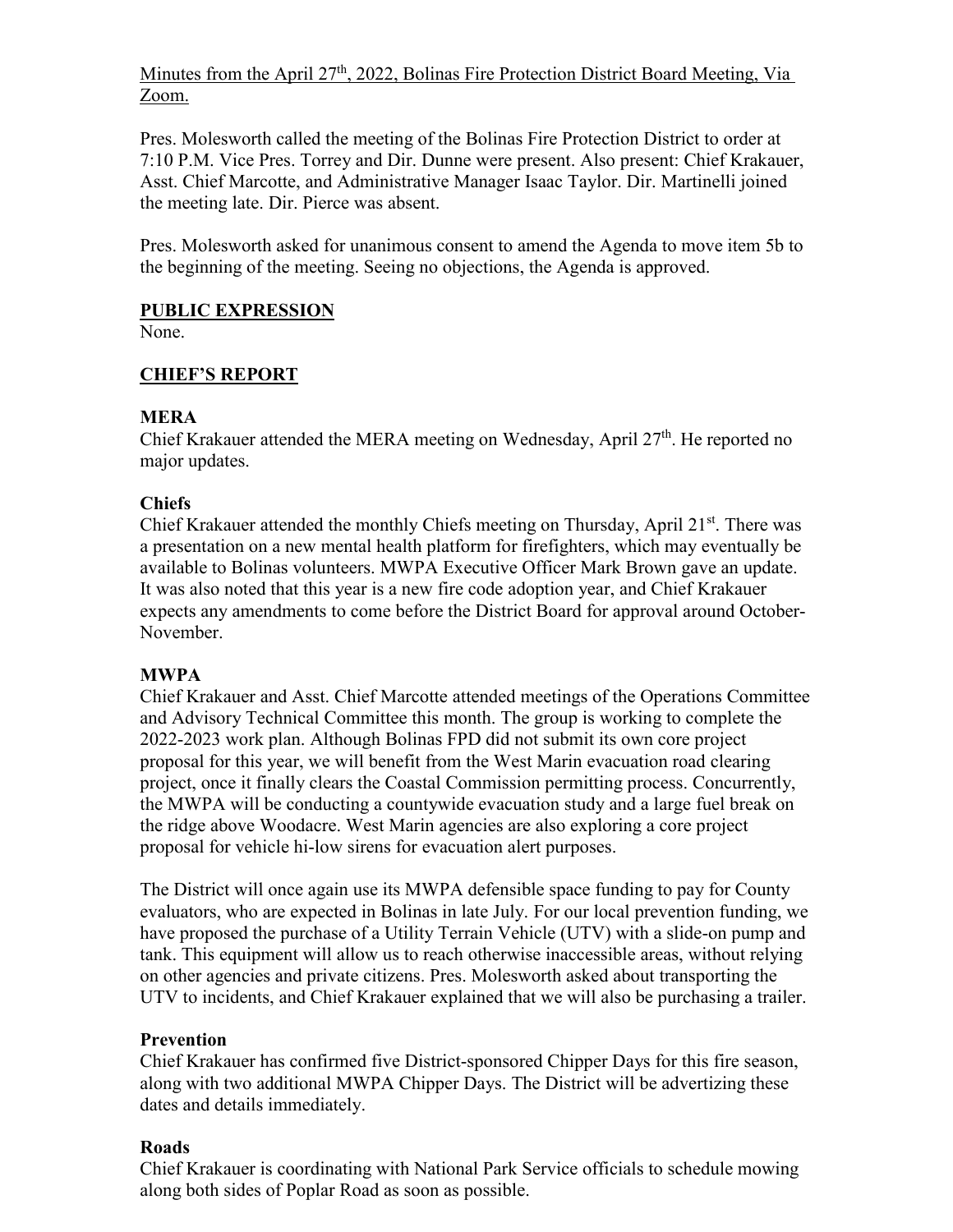The Bolinas Eucalyptus Project is pursuing a eucalyptus removal project on the BCPUD land at the corner of Mesa Rd. and Olema-Bolinas Rd., and are seeking a statement of support from the District. Chief Krakauer plans to request a meeting with Pres. Molesworth and Dir. Martinelli next month to discuss the request and the District's response.

### **Inspections**

Firefighters conducted three Fire and Life Safety business inspections in Bolinas this month, and will be inspecting the Bolinas School on Thursday, April 28<sup>th</sup>.

#### **Grants**

No update.

#### . **Training**

Training has been focused on biannual EMT recertifications. Chief Krakauer's officer training class was unfortunately cancelled once again due to low enrollment, and he will be seeking future opportunities.

### **Volunteers**

The Bolinas Volunteer Firefighters Association is finalizing its updates to the organization's bylaws. The BVFA also plans to host its first Mother's Day Pancake Breakfast since suspending the annual event due to COVID-19.

#### **Apparatus**

Engine 283 has its annual service, and had a small fuel leak repaired. Engine 265 will get its annual service next month.

### **Disaster Council**

The Area Coordinator position has now been filled by Abigail Bruce. Disaster Council members plan to assist with the Pancake Breakfast.

Asst. Chief Marcotte has been focused on CERT training.

#### **Resource Recovery**

Chief Krakauer is exploring solutions to add an enclosure to the site to protect the new front loader from corrosion.

### **Buildings and Grounds**

The Skywalker Ranch Fire Chief has offered to donate a used SCBA air compressor, which may allow the department to fill its own SCBA cylinders, instead of relying on Stinson Beach Fire Department's air trailer.

Firefighters repaired a leak to the station's roof flashing, and Chief Krakauer had a broken fan motor repaired on one of the station's HVAC units. The District plans to have the Plymovent exhaust system and apparatus bay doors serviced after the start of the new fiscal year in July.

### **General Operations/Administration**

The District has been focused on MWPA project proposals, the recruitment process for hiring a new full-time firefighter, and budgeting for the upcoming fiscal year. A meeting of the Finance Advisory Committee to review the draft budget is scheduled for May  $10<sup>th</sup>$ .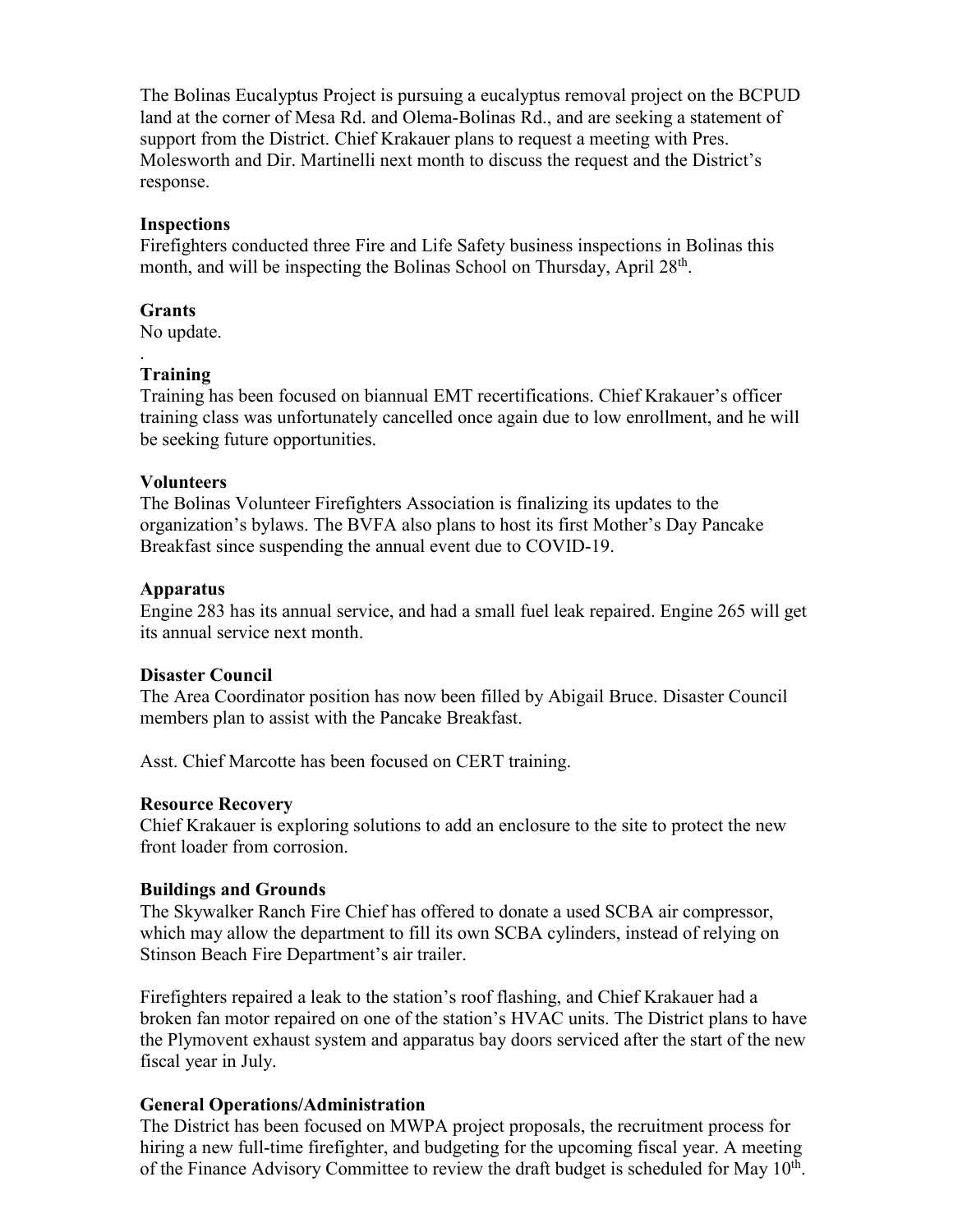The District also expects to sign a new annual engagement letter with our auditors, Nigro & Nigro, PC.

### **Personnel**

One new guest attended training last night, and is interested in becoming a volunteer firefighter.

The department has been somewhat short-staffed, as several part-time employees have recently accepted full-time positions elsewhere.

The District is currently reviewing applications for the new full-time firefighter position, and will be meeting on May  $3<sup>rd</sup>$  with the Human Resources Advisory Committee to go over next steps. Board members may be called upon to participate as interview panelists in May.

The District is also developing employee benefit, salary and wage adjustments to be included in the draft budget up for approval next month.

## **GENERAL BUSINESS**

### **Action Item #1 – Approve Annual Audit Letter of Engagement with Nigro & Nigro, PC**

MSC Dunne/Martinelli (unan.) to approve the annual audit Letter of Engagement with Nigro & Nigro, PC.

Isaac Taylor introduced the action item, which is the first step in our annual audit process, and the third consecutive year the District has worked with Nigro & Nigro, PC.

## **Discussion Item #1 – Terrace Avenue Ten-Year Geotechnical Study, with Ralph Camiccia**

Chief Krakauer introduced the discussion by summarizing a new proposal to use leftover project funds to conduct another geotechnical study of the Surfer's Overlook portion of Terrace Avenue, approximately ten years after the initial evaluation and repairs.

Ralph Camiccia provided additional details to the Board. Pres. Molesworth clarified with Ralph that the engineers' evaluation would be limited to observations of structural changes to the cliff, without making recommendations for specific repairs. Dir. Dunne asked whether the County had a financial responsibility for repairs along this section of their road. Dir. Torrey asked whether any repairs would need to obtain permits through the California Coastal Commission. Pres. Molesworth thanked Ralph for his time and work on this project, and asked him to keep the board informed of future developments.

## **CONSENT CALENDAR**

MSC Torrey/Dunne (unan.) to approve the Consent Calendar.

AYES: Molesworth, Martinelli, Dunne, Torrey. NOES: None. ABSENT: Pierce.

# **BOARD MEMBER REPORT**